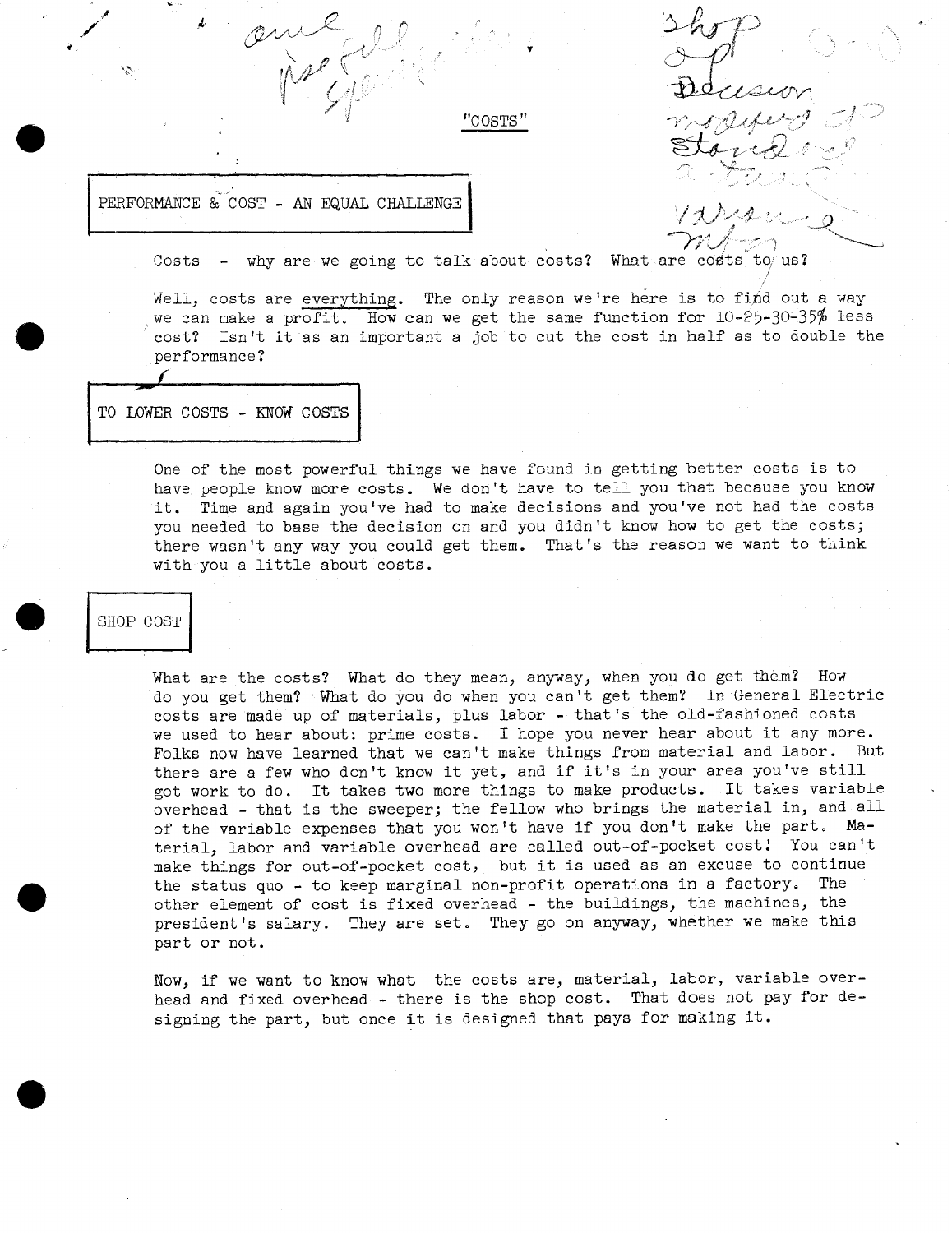OUT-OF-POCKET COST

Now, one more word about the dying out-of-pocket cost fallacy. In the past we have said that if we have the machine and the building we had better make parts on it or in it, if the out-of-pocket cost compares with the vendor's cost, because otherwise, our machine and building space will stand idle, anyway. Nowadays our management specifically says what we have to make in '61. We know it means new buildings, new machines, more space, so we do not have any excess space sitting around. Therefore, in our thinking on costs now and we're speaking for most of the management - when an item with full costs and we it speaking for most of the management - when an foem wron furt cost chines; keeping every one busy at no profit. We want a profit from every square foot of floor and from every machine. CORRECTED CORRECTED AND the set of the set of the set of the set of the set of the set of the set of the set of the set of the set of the set of the set of the set of the set of the set of the set of the set of the set of 072-03-POOKET COST<br>
New, one means and shout the dying out-of-pooket oset<br>
we means and thost if we have the can exchange our moments of the base<br>
very. Bowedney our monagement specifically says were<br>
very. Bowedney our mo

Now, we've gotten up to shop cost. What's manufacturing cost? Add one more thing - engineering to shop costs, and you have manufacturing cost.

### USE SHOP COST

Now, if we are considering whether to use our facilities to make a product or whether to buy it - if we have to engineer it, anyway, compare vendor cost with shop cost. If we can buy a good product of a good supplier that fits the job so our engineers do not have to engineer it, compare manufactured cost with purchased cost to decide what we should do, making some allowance for application engineering and other possible engineering charges. There, then, is the picture. Because we have to engineer most everything whether we make it or not, shop cost is the cost to use. Don't let any one give you a list of material and labor when you're supposed to know costs. It is meaningless; you can't compare it; you can't use a businessman's judgment.

Now, for a few examples. Here's what happens when we know the cost. We're looking at some gaskets, and you'll find some of them around over here here was one about 10 in. square; a simple thing;  $1/8$  in. cork; nobody would look at it twice  $-$ - until you see the cost. What does it cost?  $$4.15$ ! Why? It shocked every one who saw the cost. With only 700 production, it saves \$2800 because a specialist provides it for  $15¢$  with no tool charge in lots of 50 **a**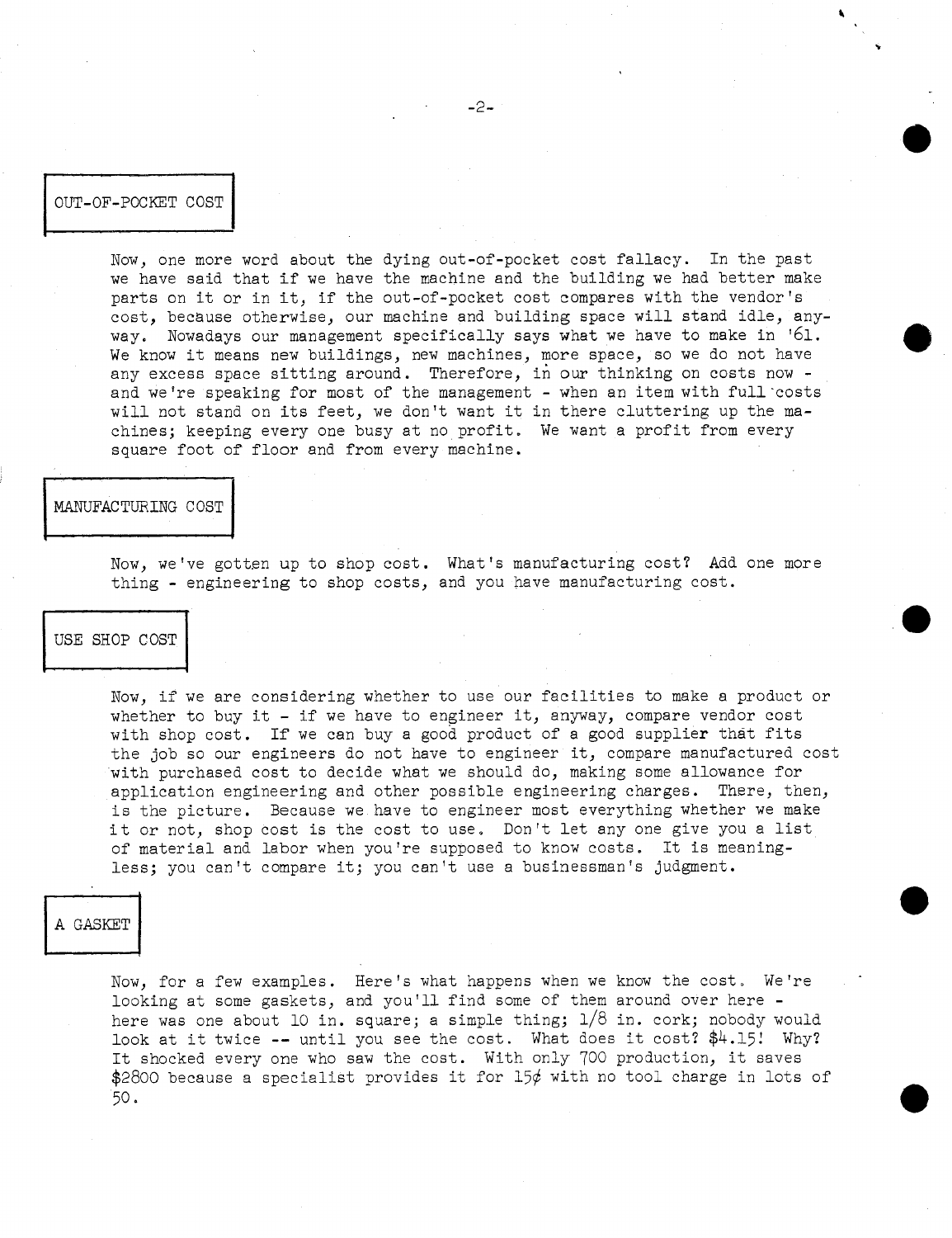## **SMALL PINS**

Another example - a job was running 50 per year. In it were some little pins used for a simple function. Made by a tool maker out of  $1/4$  in. bar. By machining a little head, then machining most of the rest of it away, and putting a little hole in. \$3.00 each: And you can buy any one of a half a dozen little devices that are on the market that will do the same job and none of them will cost you a nickel, Now, how do you get at it7 By knowing the cost and not letting somebody keep the costs away from you,

COSTS DON'T MEAN ANYTHING -- OH?

Many times when you go to get costs you'll have a hard time. They'll say, "You have all the costs you need." Or, "Costs don't mean anything, anway; costs are just averages - every machine has a different overhead." "Anything we give you might mislead you." "Well, if cost doesn't mean anything, anyway, we know one place we ought to start to cut out overhead." To solve this problem get to the head of the Cost Dept. and tell him what you need and that you expect him to give it to you, It's up to him to decide which costs "mean something" and give them to you. Then you've got something to work on.

THE COST TRUTH SOMETIMES HURTS

Just to show you how hard it sometimes is to get costs and how shocking actual costs sometimes are, here's a photograph - you can see it afterwards, if you want to. In one of our plants we were consistently losing money - top management provided new local management. They wanted to find out just what value was. So, they had one product taken apart and laid out on tables, and they was. Bo, they had the product taken apart and faid the case of assists, and they arranged for some people to come and look at it. We were fortunate enough to costs sometimes are, here's a photograph - you can see it afterwards, if you<br>want to. In one of our plants we were consistently losing money - top manage<br>ment provided new local management. They wanted to find out just wha somebody with a big, black ink pen had covered over every cost. Here's the picture of the whole thing, with all the costs blanked out; in our own Company; where our own people were going to study it. Why? Well, we know why. When they actually saw the costs of those individual simple parts, they thought were costing pennies - when they actually saw they were costing \$10-\$15 each, they were so ashamed of it they blanked it out. What did they say? **Well,** in this case the Cost Dept. decided "that the cost figures were inaccurate". The total wasn't inaccurate; there's no question about that they said yet many of those totals were five to ten times what they should have been.